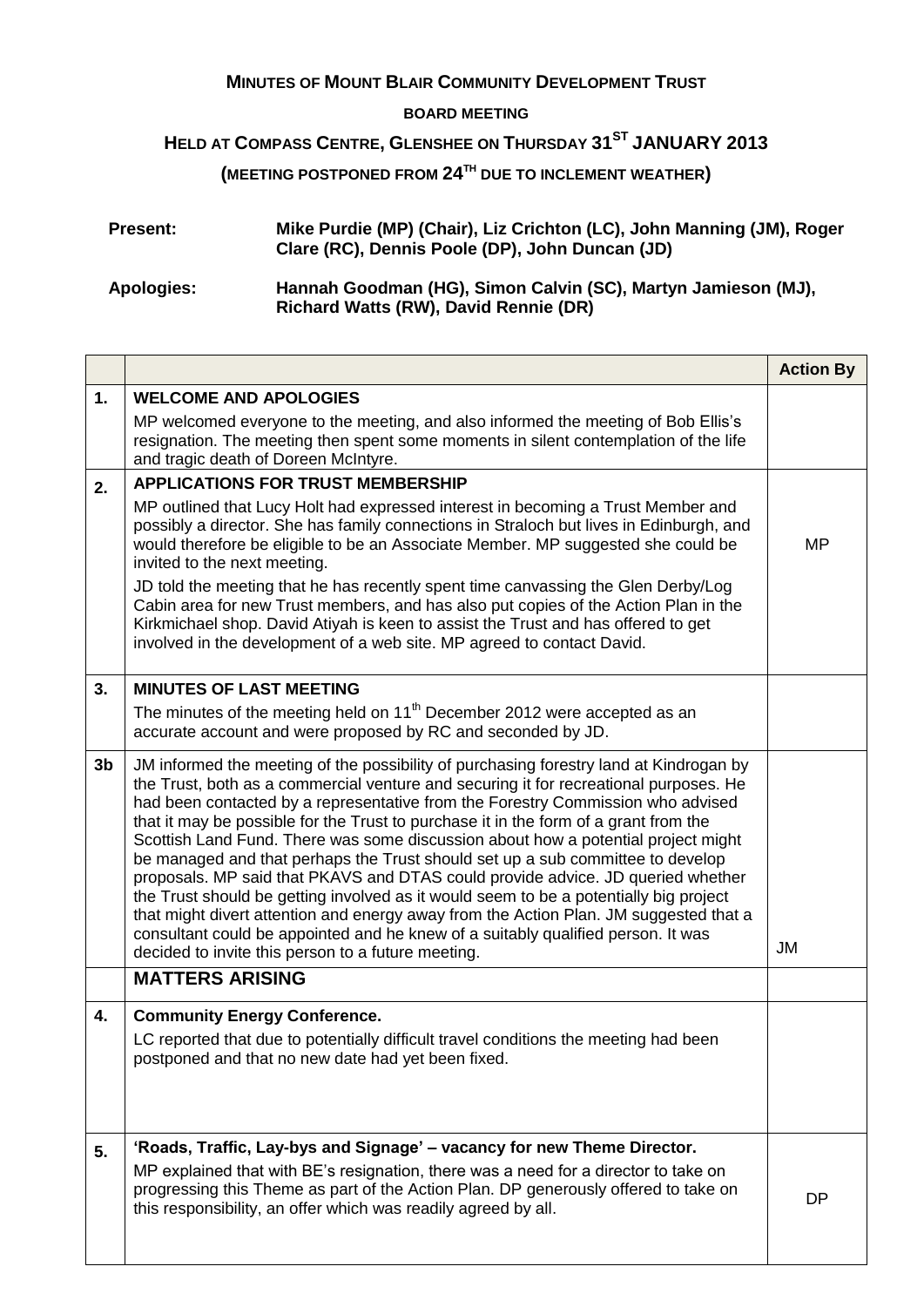|    |                                                                                                                                                                                                                                                                                                                                                                                                                                                                                                                                                                                                                                                                                              | <b>Action By</b> |
|----|----------------------------------------------------------------------------------------------------------------------------------------------------------------------------------------------------------------------------------------------------------------------------------------------------------------------------------------------------------------------------------------------------------------------------------------------------------------------------------------------------------------------------------------------------------------------------------------------------------------------------------------------------------------------------------------------|------------------|
|    | <b>Archive Officer.</b>                                                                                                                                                                                                                                                                                                                                                                                                                                                                                                                                                                                                                                                                      |                  |
|    | LC informed that a successful candidate had been interviewed and appointed. Richard<br>Stratton is a post graduate studying archives and record management at Glasgow<br>University. He will fulfill the role of Archive Officer as part of his dissertation. LC and<br>MP will meet with him on 1 <sup>st</sup> February to sign his contract. LC will act in a mentoring<br>role and meet with him each month to discuss his progress. The Blairgowrie Advertiser<br>is keen to produce a short article. JM suggested contacting Alyth Archive for advice or<br>ideas. LC said that she would also get Richard to contact folk who have expressed<br>interest in helping with the Project. | LC               |
|    | <b>NEW ITEMS</b>                                                                                                                                                                                                                                                                                                                                                                                                                                                                                                                                                                                                                                                                             |                  |
| 6. | <b>FINANCIAL REPORT</b>                                                                                                                                                                                                                                                                                                                                                                                                                                                                                                                                                                                                                                                                      |                  |
|    | In MJ's absence, MP explained that the majority of the £30K+ in the account was HLF<br>ring-fenced for the Archive Project, which currently leaves us with approximately £300.<br>There was some discussion about the criteria for drawing down the second grant of<br>£4750 from Drumderg/SSE. As we have now met the requirements re. the HLF<br>£22.3K, it was felt that we should apply for the second draw down in March. LC agreed<br>to contact SSE in this regard.                                                                                                                                                                                                                   |                  |
|    | MP brought the Easy Fundraising website to Directors' attention. He said that this was<br>a simple way of raising money for the Trust as well as our profile. As only a few<br>Directors were registered, he urged others to do so and would re-circulate information.                                                                                                                                                                                                                                                                                                                                                                                                                       | LC               |
| 7. | THEME DIRECTORS UPDATES                                                                                                                                                                                                                                                                                                                                                                                                                                                                                                                                                                                                                                                                      | <b>MP</b>        |
|    | <b>Outdoor Recreation and Tourism.</b> As SC not present there was no report other than<br>that SC has been in touch with Andy Barry from Perth & Kinross Countryside Trust,<br>who has expressed his support                                                                                                                                                                                                                                                                                                                                                                                                                                                                                | <b>SC</b>        |
|    | Heritage, Culture and Produce: See report above re. Archive Officer.                                                                                                                                                                                                                                                                                                                                                                                                                                                                                                                                                                                                                         |                  |
|    | <b>Community and Recreational Facilities.</b> As neither RW nor HG were present there<br>was no further information.                                                                                                                                                                                                                                                                                                                                                                                                                                                                                                                                                                         | RW/HG            |
|    | Infrastructure and Renewable Energy. JM brought information on the 'Green Deal'<br>to the attention of directors. This is a Government initiative whereby individual home<br>owners, tenants or landlords can make energy-saving improvements to their home or<br>business without having to pay all the costs up front. LC asked if this was something<br>the Trust should promote and MP suggested that we could get Petrina to circulate<br>information. MP also noted that the possible forestry ownership project would benefit<br>from the scheme.<br><b>Local Services</b> JD circulated notes from a discussion he'd had with HG. This                                               | MP               |
|    | outlined first aid training from St. John's Ambulance and funding available from British<br>Heart Foundation to include the purchase of defibrillator(s). HG and JD have spoken to<br>Andrew Duncan in his roles as Community Council Chair and volunteer fire officer,<br>who is very supportive. Neil Laidler (Glenkilrie) is currently promoting defibrillator<br>purchase and training and JD suggested speaking with him. JD and HG had also<br>discussed the setting up of a first response team and several useful contacts were<br>suggested - Alan Stewart (P&K first aid trainer), Kate Hunter (Glenshee Ski Patrol)<br>and Kirkmichael fire crew.                                 | <b>JD/HG</b>     |
|    | JD gave information on the ICE scheme - 'In Case of Emergency'. This is an<br>emergency services initiative to encourage people to identify their next of kin on their<br>mobile phone in case they're involved in a serious accident.                                                                                                                                                                                                                                                                                                                                                                                                                                                       |                  |
|    | and improved transport. JD said that they have had contact with the Community<br>Transport Association and P&K Community Transport Group re. local transport<br>initiatives. No further information at this stage but there could be funding available. MP<br>suggested that JD and/or HG could attend the next Mount Blair Community Council                                                                                                                                                                                                                                                                                                                                                |                  |